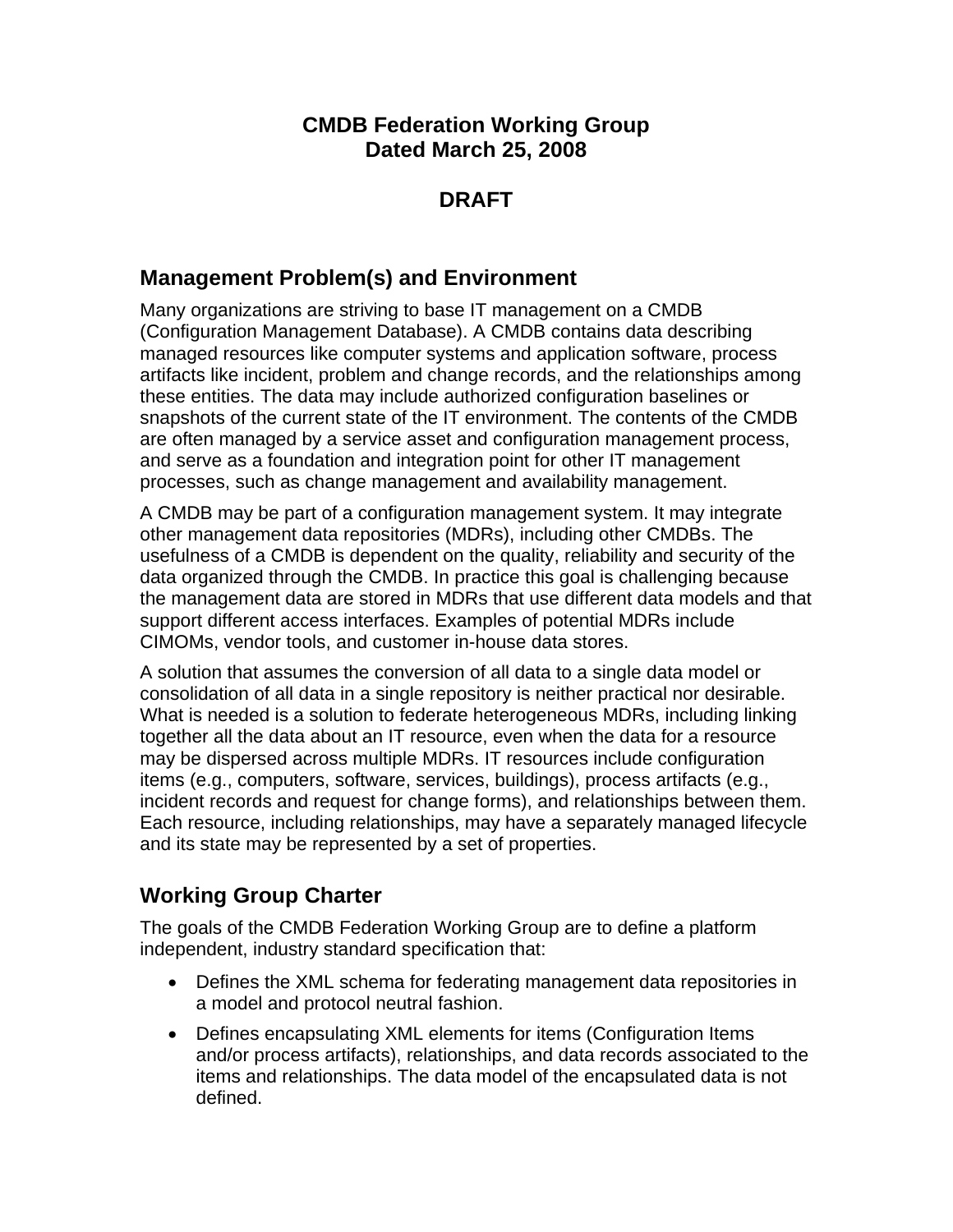- Defines a query interface and expression format through which clients may request item and relationship data from CMDBs and other management data repositories, and that facilitates queries involving the navigation of graphs consisting of items and relationships.
- Defines protocol-specific bindings, reusing existing standards where applicable.
- Defines methodologies and interfaces for accessing data sources and their capabilities.

The working group will also provide non-normative information that describes ways the specification may be implemented and used, and best practices for federating disparate data models.

The following are outside the scope of the workgroup.

- The mechanisms used by each management data repository to acquire data. For example, the mechanisms could be external instrumentation or proprietary federation and replication function.
- The mechanisms and formats used to store data. The specification is concerned only with the exchange of data. A possible implementation is a relational database that stores data in tables. Another possible implementation is a front-end that accesses the data on demand from an external provider, similar to a commonly used CIMOM/provider pattern.
- The model and representation of the exchanged data.
- The processes used to maintain the data in the federated CMDB. The goal of the specification is to enable IT processes to manage this data, but not to require or dictate specific processes.
- The mechanisms used to change the actual configuration of the IT resources and their relationships. The goal of the specification is to provide means to represent changes but not to be the agent that makes the change.

# **Alliance Partnerships**

None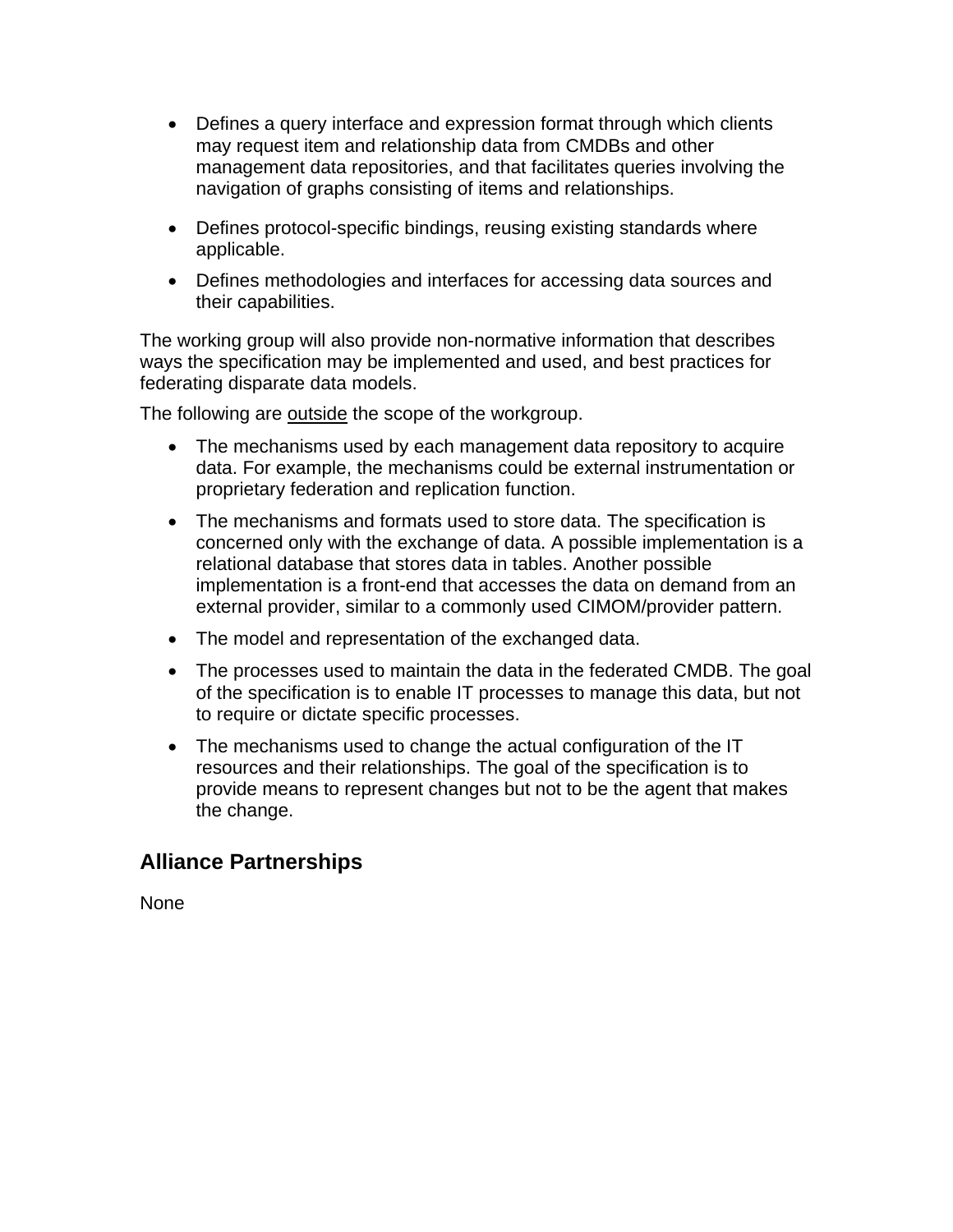### **Reliance/Coordination with other Working Groups**

The working group will take into account existing protocols and schemas that might be relevant to the development of the CMDB Federation specification.

The working group will coordinate to share best practices with other working groups.

The working group is part of the Infrastructure Subcommittee.

### **Prior Work**

Source of information that will provide the seeds for initiating the development in this Work Group are:

- CMDB Federation White Paper
- CMDB Federation Specification V1.0

These may be found at and downloaded from the CMDBf Web site: www.cmdbf.org

These works have been submitted using the DMTF Technology Adoption Policy

### **Current Work – Overview, Deliverables and Timeline**

Phase 1 Deliverables:

- Convert the technology submission specification to a DMTF template and publish it, along with accompanying XSD and WSDL files, as a Work in Progress.
- Deliver one or more committee draft specifications submitted for Preliminary Standard for CMDB Federation.
- Deliver a white paper to accompany the Preliminary standard. The white paper would describe ways the specification may be implemented and used, and best practices for federating disparate data models.
- Deliver at least two reference implementations. At least one will federate CIM model elements.

Phase 2 Candidate Deliverables:

- A subsequent version of the specification(s). Candidates for extensions may include, but is not limited to, added or improved support for:
	- o Distributed queries [nothing in v1 prevents them, but neither are there features to specifically enable them] & contextual search
	- o Pub/sub notification between Clients, Federating CMDBs, and Management Data Repositories